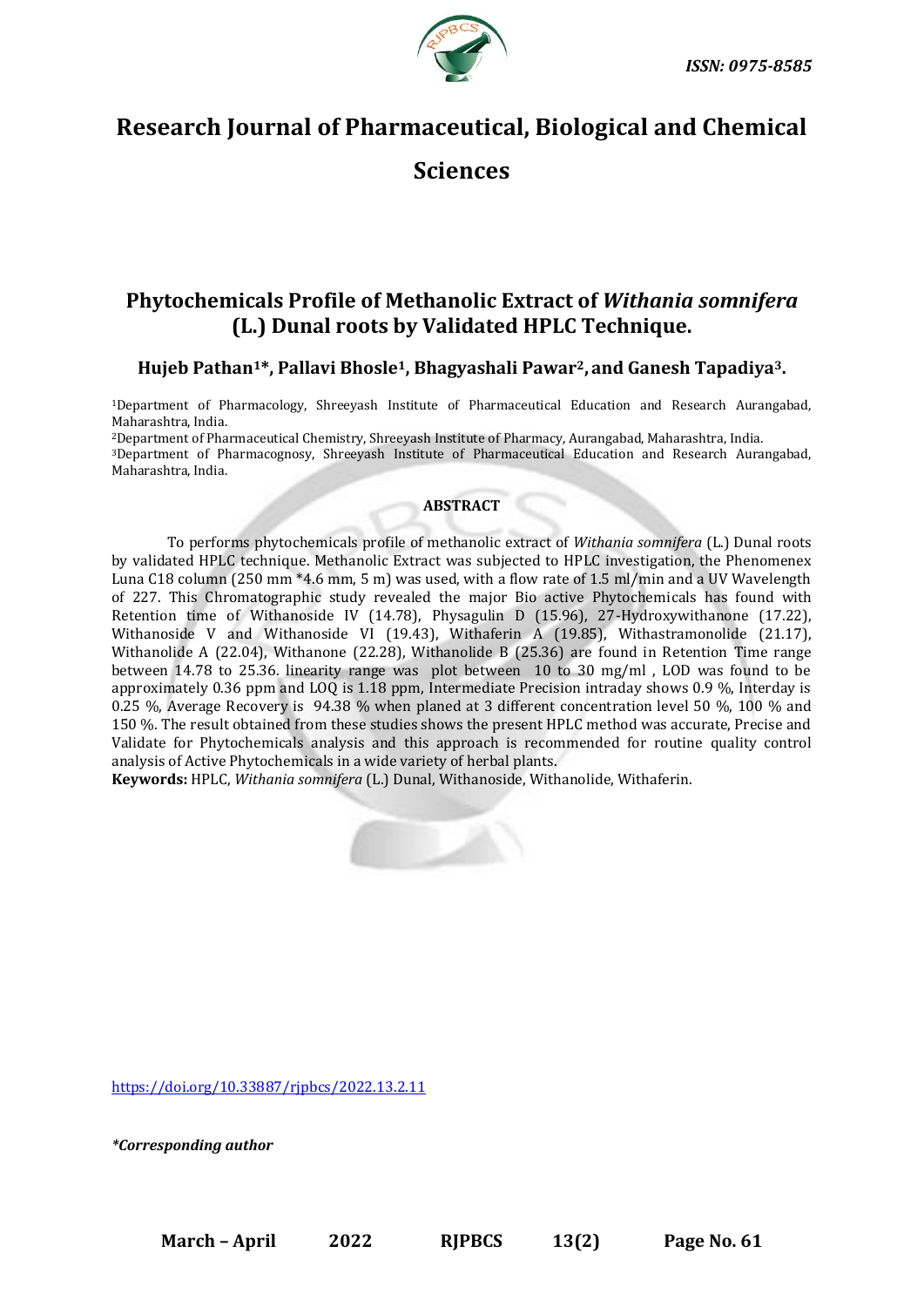

## **INTRODUCTION**

Almost 80% of the world's population believed in the use of traditional medicines for primary health care. In India; almost 95% of the doctor prescriptions have been reported to be plant based in the traditional systems of Ayurveda, Unani, Homeopathy and Siddha [1]. The toxicity of medicinal plants is less as compared to synthetic drugs [2]. More than 30% of the pharmaceutical preparations are based on plants [3].

**Plant Description:** *Withania somnifera* Dunal (WS) (Family-*Solanaceae*) is generally known as Ashwagandha, Indian ginseng is a one of the most important medicinal plant in Indian traditional medicine [4]. WS indicates for "horse smell" in Sanskrit [5]. It has been utilised for thousands of years in Ayurvedic medicine and categorised as a Rasayana (chemical) plant that enhances body- and brain-health by numerous ways including, raising the stress tolerance and boosting the immune system [6].

**Taxonomical Classification:** The plant is significantly close to 2 feet tall at complete height [7]. It form small, green flowers that contain the red fruit in the center, look like a small berry and Leaves are simple, ovate, glabrous, and length up to 10 cm [8]. The roots are the most important part of the plant for medicinal purposes [9].

| Kingdom               | Plantae,        |  |
|-----------------------|-----------------|--|
| Subkingdom            | Tracheobionta   |  |
| <b>Super division</b> | Spermatophyta   |  |
| <b>Division</b>       | Angiosperma     |  |
| <b>Class</b>          | Dicotyledons    |  |
| <b>Order</b>          | Tubiflorae      |  |
| Family                | Solanaceae      |  |
| Genus                 | Withania        |  |
| <b>Species</b>        | somnifera Dunal |  |

# **Table 1: Withania somnifera Dunal Taxonomic Classification [7]**



**Figure 1:** *Withania somnifera* **(L.) Dunal plants have been found and collected in the Botanical garden, Shreeyash campus, Aurangabad.**

**Distribution:** In India, Pakistan, and Afghanistan, as well as Congo, South Africa, Morocco, Egypt, Israel, and Jordan, the plant is grown extensively and economically. Madhya Pradesh, Uttar Pradesh, Punjab, Gujarat, and Rajasthan are among the Indian states where the plant is grown [10,11]. It thrives in dry, subtropical climates. Ashwagandha is a drought-tolerant and resilient plant. The biggest producers of this crop in the nation are Madhya Pradesh, Gujarat, Haryana, Maharashtra, Punjab, Rajasthan, and Uttar Pradesh [12].

**March – April 2022 RJPBCS 13(2) Page No. 62**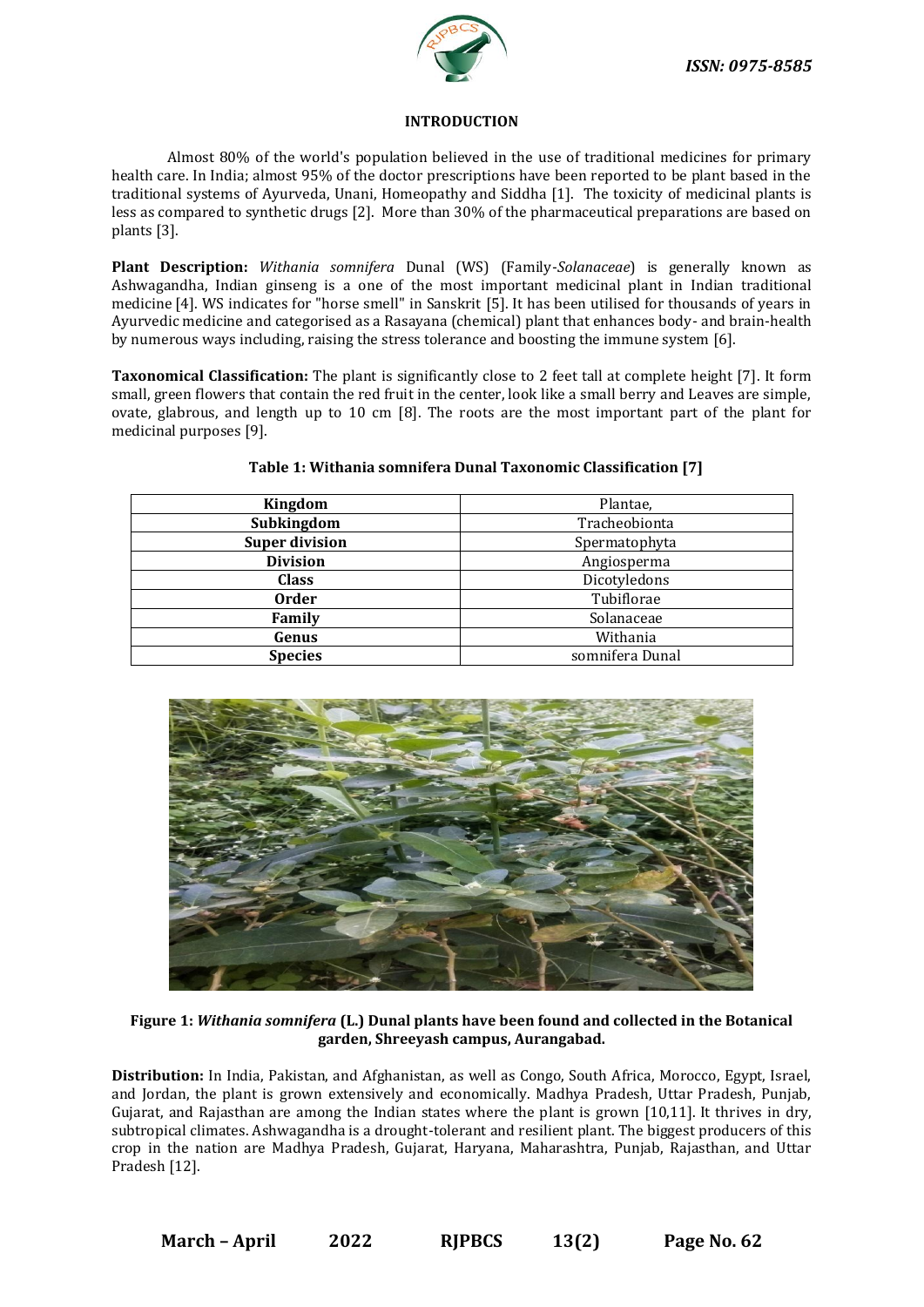

**Phytochemistry:** The major chemical constituents of *Withania somnifera* are alkaloids and steroidal lactones and various alkaloids like withanine. Other alkaloids are somniferine, somniferinine, withananine, pseudo-withanine, tropine, pseudo-tropine, cuscohygrine, anferine and anhydrine. Two acyl sterol glycoside viz. sitoindoside VII and sitoindoside VIII have been Present and isolated from root [13]. Also withanolide D, Anaferine (alkaloid), anahygrine (alkaloid), beta-sisterol, chlorogenic acid (in leaf only), cysteine (in fruit), cuscohygrine (alkaloid), iron, scopoletin, somniferinine (alkaloid), tropanol (alkaloid) and withanolides A-Y (steroidal lactones), 3-a-gloyloxytropane, isopelletierine, isolettetierine, 3-alpha-gloyloxy tropane have been found in WS [14,15]. The leaves and roots of WS contain different types of alkaloids withanolides, withaferin A. In various research papers Reported that withaferin A and withanolide A have to be Controlling Concentration in various tissues metabolite distribution [16, 17, 18].

**Pharmacological activity:** Withania somnifera is used to treat wounds, cough, asthma, diabetes, tumours, hemiplegia, dyspepsia, diarrhoea, rheumatoid arthritis, lumbago, stress, insomnia, sexual debility, menstrual difficulties, leucoderma, scabies, and leucorrhoea [19,20]. This plant has been shown to be effective in the treatment of Alzheimer's disease, Parkinson's disease, anxiety, attention deficit hyperactivity disorder (ADHD), and cerebral ischemia in clinical trials and pre-clinical studies [21,22]. WS has medicinal characteristics, making it a potentially effective additional herb for radiation and chemotherapy patients.WS is also utilised as an immunological stimulant in patients with low white blood cell counts, as well as an adaptogen in patients suffering from nervous weariness, sleeplessness, and debility as a result of stress [23].

**Market Formulation:** In India, *Withania somnifera* is sold as a churna, a fine powder that can be blended with water, ghee, or honey [24]. A novel branded herbomineral formulation containing the herbal ashwagandha root extract as well as zinc, magnesium, and selenium minerals was developed for the pharmaceutical market [25,26,27]. WS having Important Pharmacological activity like antioxidant, antialzheimer's, antiparkinsonian, anti-inflammatory, anti-diabetic, hypolipidaemic, cardioprotective, anxiolytic, potent immunomodulatory, anticancer activity [28]. So in the present study has aim to performs phytochemicals profile of methanolic extract of *Withania somnifera* (L.) Dunal roots by validated HPLC technique.

## **MATERIAL AND METHODS**

**Collection of Plant material:** *The Withania somnifera* was found and collected from the Medicinal Garden of Shreeeysh Instititute of Pharmaceutical Education and Research, Satara Parisar, Aurangabad, Maharashtra and voucher specimen (Voucher No. 0727) was deposited in the herbarium in this Department and authenticated by Professor and Head Dr. Arvind Dhabe Department of Botany, Dr. Babasaheb Ambedkar Marathwada University, Aurangabad, Maharashtra.

**Extraction of Root Powder:** The air dried Sample of *Withania somnifera* roots were powdered and pass through the sieve number 20 then Powder of having weight of 10 g was extracted using 50 ml methanol (99%) by shaking for Approximately 60 minutes and then sonicated for 40 minutes at room temperature. The extract was kept for drying by removing the solvents using rotary vacuum evaporator. Filtered through 0.45 micron filter paper and stored in air tight container until used for HPLC Studies.

**Chemicals and reagents:** Methanol, Acetonitrile of HPLC grade were used. Potassium dihydrogen phosphate, Phosphoric acid, distilled. Water and other chemicals were analytical grade.

**Instrumentation:** Phytochemical HPLC analysis was carried out using a Shimadzu LC-20AD pump system with a Shimadzu SPD-20AT UV- Visible detector and Rotatory evaporator throughout the study activity. A Shimadzu electronic balance was also employed.

**Selection Chromatographic condition and mobile phase:** Preparation of the standard/sample solution: dissolve 20 mg/mL powdered Withania somnifera Root Extract in methanol. Sonicate for ten minutes, centrifuge, and the supernatant is subsequently filtered by a 0.45-micron membrane filter.

Mobile phase: for the mobile phase 2 solutions were selected as follows-

• Solution A: Dissolve 0.14 g of potassium dihydrogen phosphate in 900 mL of water, add 0.5 mL of phosphoric acid, dilute with water to 1000 mL and mix.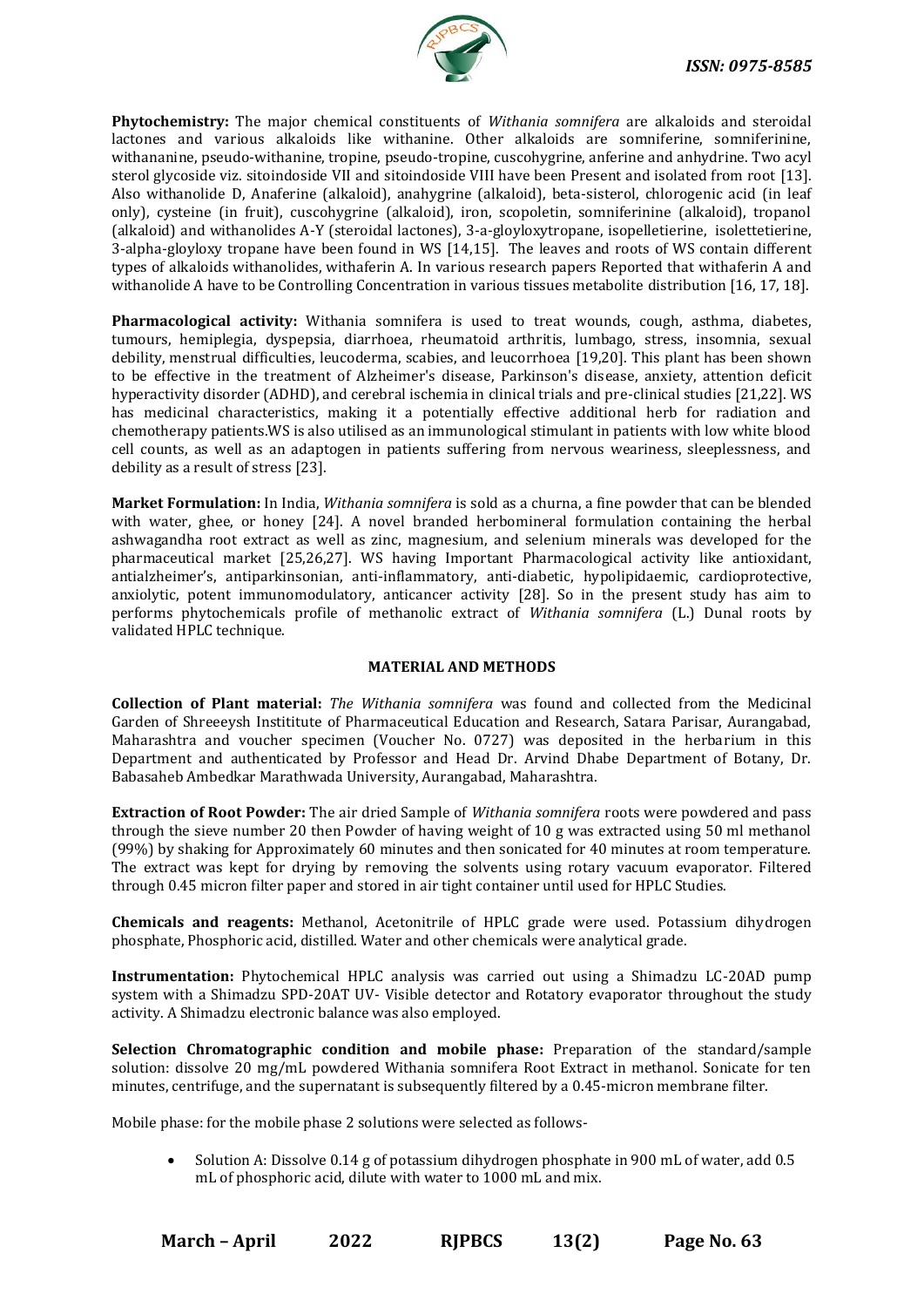

Solution B: Filtered Acetonitrile was selected.

Methanol was used as Diluents for stock solutions. For this HPLC analysis Phenomenex , Luna C18 (250 mm \*4.6 mm, 5 µm) column was used. from the UV spectrum wavelength was found to be selected 227 nm. Column temperature 27 °C was selected. Flow Rate 1.5 mL/min was selected.20µL volume of injection was selected.

| Sr.no | Time (min) | Flow Rate (mL/min) | %Solution A | %Solution B |
|-------|------------|--------------------|-------------|-------------|
|       |            | 1.5                | 95          |             |
|       | 18         | 1.5                | 55          |             |
|       | 25         | 1.5                | 20          | 80          |
|       | 28         | 1.5                | 20          | 80          |
|       | 30         | 1.5                | 95          |             |
|       |            |                    | 95          |             |

# **Table 2: Gradient program of HPLC analysis of WS root extract.**

# **Validation of Present method**

It was carried out with help of checking linearity and range, limit of detection (LOD), limit of Quantification (LOQ), precision and recovery.

**Calibration Curve & Linearity:** Different 5 concentrations of Methanolic WS Root Extract as stock solution after dilution (10, 15, 20, 25 and 30 mg/ml) with mobile phase were injected in 3 times. Calibration Curve was plotted as concentration versus peak area response.

**Limit of detection (LOD), Limit of Quantification (LOQ):** To study the linearity of Phytochemicals using dilutions series (60, 80, 100 µg/ml) were made from Methanolic WS Root Extract as stock solution LOD, LOQ were calculated by following formula,

$$
LOD = 3.3 * \sigma/S
$$

$$
LOQ = 10 * \sigma/S
$$

Where,  $\sigma$  = Standard deviation of the y-intercept, S = Slope of the calibration curve (m)

**Precision or Repeatability:** Precision of the method was expressed in terms of %RSD calculated from the calculation of peak area response.

**Accuracy or Recovery study:** Accuracy was evaluated in triplicate by addition of known concentration of Sample solution to the pre-analyzed sample of roots. Three samples of each concentration level 50 %, 100 % and 150 % were prepared.

## **RESULT AND DISCUSSION**

The chemically active content was extracted and analyzed by HPLC. The key Bio active Phytochemicals has found in found in Retention Time range between 14.78 to 25.36 Withanoside IV, Physagulin D, 27-Hydroxywithanone, Withanoside V and VI, Withaferin A, Withastramonolide, Withanolide A, Withanone, and Withanolide B are all present in this extract. in validation parameter linearity range was plot between 10 to 30 mg/ml , LOD was found to be approximately 0.36 ppm and LOQ is 1.18 ppm, Intermediate Precision intraday shows 0.9 %, Interday is 0.25 %, Average Recovery is 94.38 % when planed at 3 different concentration level 50 %, 100 % and 150 %.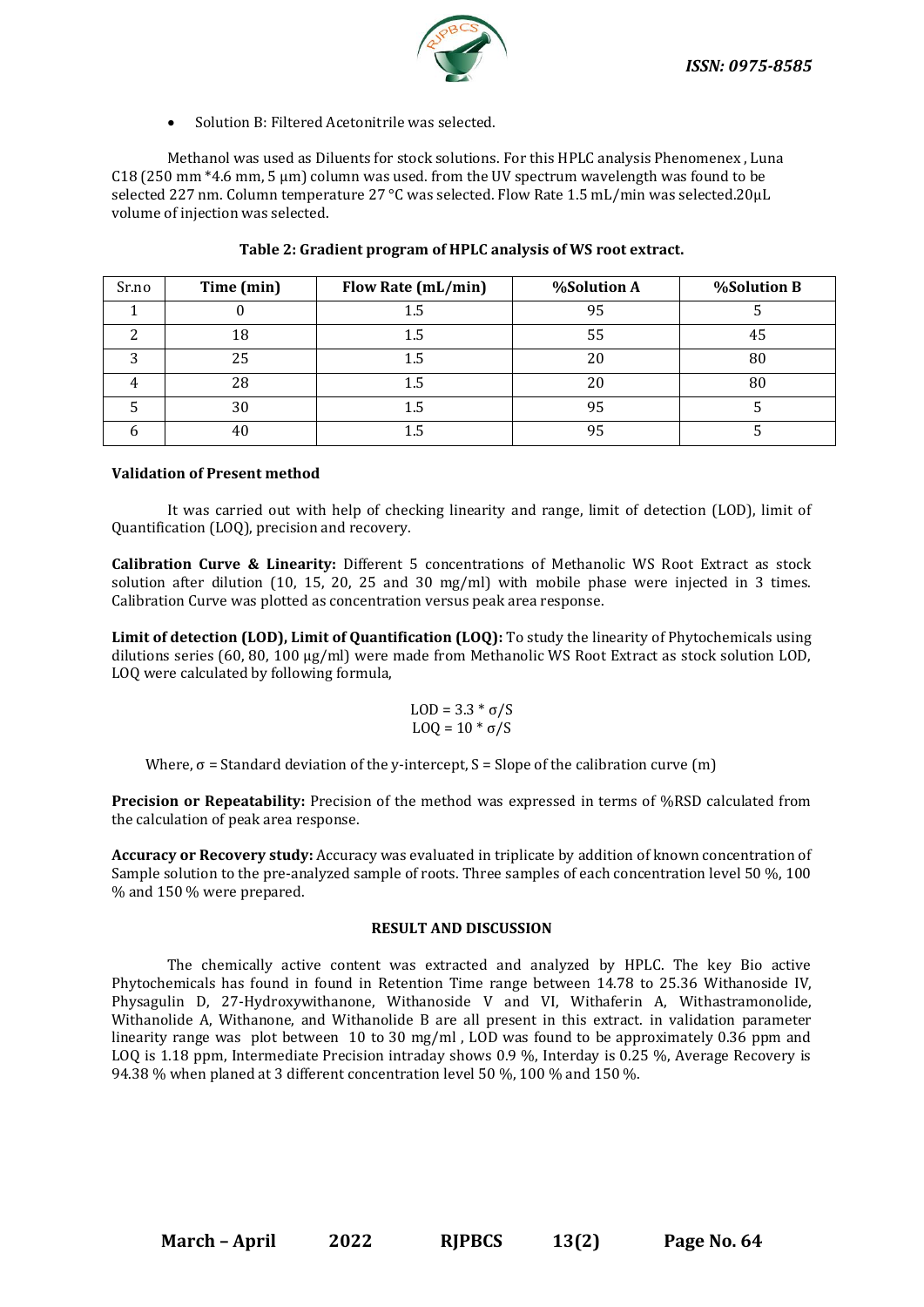



**Figure 2: HPLC chromatogram of different Phytochemicals of WS root extract**

| Sr.no | <b>Name</b>                      | <b>Retention</b> | Area (MV*S) | Height (MV) |
|-------|----------------------------------|------------------|-------------|-------------|
|       |                                  | time (min)       |             |             |
|       | Withanoside IV                   | 14.78            | 125.311     | 14.561      |
| 2     | Physagulin D                     | 15.96            | 35.264      | 6.023       |
| 3     | 27-Hydroxywithanone              | 17.22            | 18.845      | 3.658       |
| 4     | Withanoside V and Withanoside VI | 19.43            | 84.932      | 9.357       |
| 5     | Withaferin A                     | 19.85            | 346.746     | 27.554      |
| 6     | Withastramonolide                | 21.17            | 138.147     | 12.843      |
| 7     | Withanolide A                    | 22.04            | 294.385     | 17.710      |
| 8     | Withanone                        | 22.28            | 13.177      | 3.486       |
| 9     | Withanolide B                    | 25.36            | 62.592      | 5.940       |

**Table 3: Following valuable Phytochemicals was found from HPLC analysis**

**Table 4: Validation parameter of developed HPLC method for detection of Phytochemicals.**

| Sr.no | <b>Validation parameter</b> | <b>Results</b> |
|-------|-----------------------------|----------------|
|       | Linearity range             | 10 to 30 mg/ml |
|       | $LOD$ (ppm)                 | $0.36$ ppm     |
| 3     | $LOQ$ (ppm)                 | $1.18$ ppm     |
| 4     | Precision-(RSD %)           |                |
|       | Intraday $(\%)$<br>a)       | $0.9\%$        |
|       | Interday $(\%)$<br>b١       | 0.25%          |
|       | Average Recovery (%)        | 94.38%         |

The result obtained from these studies shows present HPLC method was accurate, Precise and Validate for Phytochemicals analysis. Some important Phytochemicals was absent due to Variations in environmental condition one place to another.

## **CONCLUSION**

The Active Phytochemicals of Withania somnifera (L.) plants growing in Maharashtra, India, were determined using an HPLC Analysis technique. It is a programmed approach for analysis that is easy, accurate, and exact. In the absence of HPTLC, the purity of this method is suitable on a laboratory scale. As

**March – April 2022 RJPBCS 13(2) Page No. 65**